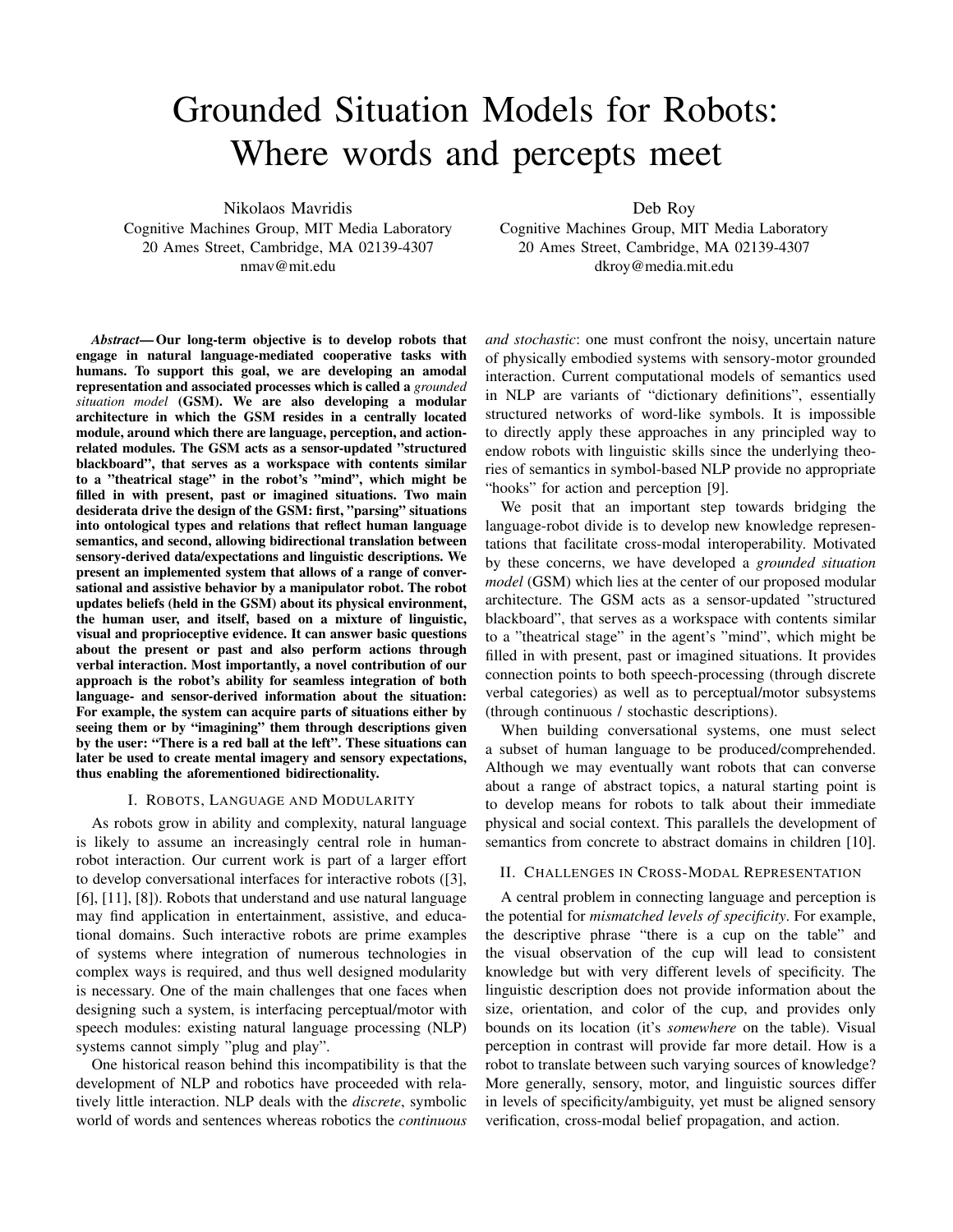In our approach, a grounded situation model serves as a mediating amodal representation that connects sensory-derived percepts with linguistic structures as well as action parameters. The GSM is amodal in the sense of being neither a viewerdependent 2D image, nor an absolute 3D spatial model (it even includes invisibles such as the beliefs of others), nor an unstructured list of language-like propositions describing beliefs. It is a representation accumulating information coming in from multiple modalities (vision, touch, proprioception, language), which has a structure analogous to the situation the robot is embedded in or is imagining.

The overall GSM design was driven by two desiderata: first, "parsing" situations into ontological types and relations that reflect human language semantics, and second, allowing bidirectional translation between sensory-derived data/expectations and linguistic descriptions. The GSM design was then further specified by a set of **behavioral goals** for a manipulator robot under development in our lab [8] which we anticipate will serve as a basis for developing more sophisticated linguistic abilities in future work. The robot's world consists of a table top on which various objects are placed and manipulated. We set the following behavioral goals:

*Answering questions about the present physical context:* such as, "What color is the one on the left?" (a question about objects on the table).

*Quantifying and expressing confidence in beliefs:* Thus, when asked about the location of an object that it hasn't seen for a while, it might answer, "Probably at the left, but maybe not", expressing uncertainty since the object might have been moved while the robot was not looking.

*Respond to spoken requests:* such as "Look to the left" or "Hand me the small red one" with situationally appropriate motor actions.

*Imagining situations described through language:* so that the robot can understand commands such as "Imagine an object at the left", or descriptions such as "There is a small object at the right". Such speech acts must be translated into representations that may later be related to sensory input.

*Remembering and resolving temporal referents:* so that the robot can keep track of salient past events and talk about them. This would enable the robot to answer questions such as "What color was the object that was at the center of the table when the red one appeared?".

The GSM and associated cross-modal belief update and language processing algorithms we have developed enable each of these situationally-grounded linguistic behaviors.

## III. RELATION TO PREVIOUS WORK

The notion of a situation or mental model has been proposed by cognitive psychologists ([12], [5]) in this spirit, but most such work focuses only on the connection between mental models and language. For example, Johnson-Laird provides an elaborate overall account, but mainly focuses on language understanding and inference making. Most behavioral experiments reviewed in [12] probe the structure of human mental models, and assess the relevance of their prime "dimensions" (space, time, protagonist etc.). However, again most of these experiments involve only language (story understanding). In contrast, in our work, the processes providing sensory-motor grounding of situation models are also specified.

Below, a short review of existing robots with conversational abilities is given. The approaches taken towards connecting language with perception and action will be briefly examined, as well as their behavioral repertoires.

In [3], the authors propose a natural-model semantics which they apply to the interpretation of robot commands, in two robotic aids for the disabled. As the above robots are not equipped with perceptual systems, a model of the environment consisting of 3D object positions and properties is entered manually into a knowledge base. Total confidence and complete knowledge is assumed. In [6], a Bayesian network interconnects visual to verbal information about objects. The system can interpret gestures, and includes visual attention mechanisms, but can only handle action requests. In [11], an occupancy map built by range sensor data plays part of the role of a GSM. Objects are individuated, and spatial relations are exploited in answering questions and interpreting action requests. The robot Leonardo [1] uses a cognitive architecture built on top of the *c5* codebase, an extension of *c4*[2]. A centrally located "Belief system" module interconnects speech, vision and action. Hierarchical structures called "percept trees" classify sensory inputs to "snapshots" which are fed to the belief system, which decides whether to create or update beliefs about objects and their properties. The system models not only robot beliefs but also human beliefs, through representations having the same structure (which our system accomplishes by using embedded GSM's). Also, the system models attentional/referent focus, which our system does not.

However, our system has three novel abilities compared to all of the above mentioned systems. These were already explicated in the behavioral specification given in the previous section, under the headings: "Quantifying and expressing confidence in beliefs", "Imagining situations described through language" and "Remembering and resolving temporal referents". Through the second of these, objects instantiated through language can be referred to, acted upon, and can also be visualised in mental imagery (thus enabling bidirectionality between language and vision, the second design desideratum). The GSM has enabled our system to attain these abilities.

#### IV. EMBODIMENT

The robot is an arm with 7 degrees of freedom, equipped with force feedback actuators, a gripper with force-sensitive touch sensors integrated into each finger tip, joint angle encoders, and dual cameras mounted around the gripper.

A layer of low-level software consists of numerous modules that run on a set of networked computers running Linux. Front end visual processing is carried out by the following modules: camera capture, color-based segmentation, face detection , and 2D region detection and tracking. Currently only one of the robot's cameras are used for visual perception. The output of the visual subsystem is a stream of detected faces and regions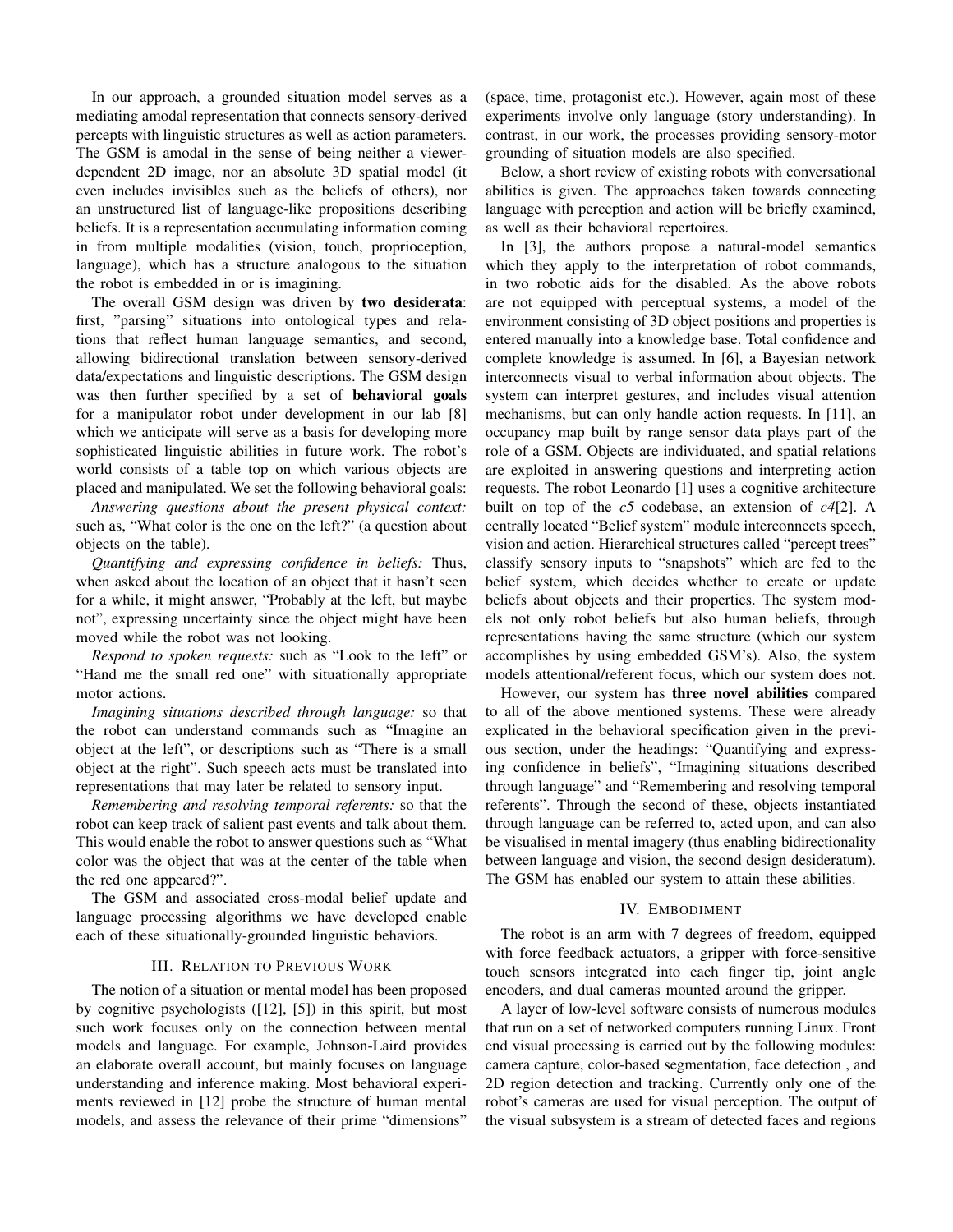at 20 frames per second. Low-level motor control is based on PID controllers. At a higher-level, motor primitives such as "pick up" have been coded as parameterized action schemas. In addition to looking at, grasping, and moving objects, the robot can also weight objects by lifting.

The robot's environment consists of a table populated by objects, and a human interacting with the robot and the objects, who is standing near the edge of the table. The robot's purpose is to serve as a "conversational helping hand".

#### V. GSM REPRESENTATIONS

As mentioned before, the overall GSM design was driven by two desiderata, and then was further specified by the behavioral goals. In order to fulfill the first desideratum, the GSM should reflect the natural hierarchy of agents, bodies, body parts, and properties that is implied in human languages.



Fig. 1. Hierarchical structure of the GSM

Thus, at the highest level, the situation model consists of agents and relations among them. Any inanimate object is modeled as being potentially agentive. The GSM contains all the information the robot has acquired about itself and its environment, in the form of one agent structure for the self, another agent structure for the human, and one more for each inanimate object. Every agent structure breaks down to a threepart representation, consisting of the body (physical realm), the mind (mental realm), and the interface (between physical and mental). The body consists of simple objects (body parts) and spatial object relations. The mental realm is represented by a recursively *embedded GSM* associated with each body, enabling the robot to maintain a "theory of mind" about other

entities. The interface consists of the specifications of contact points between mental and the physical, i.e., "sensory entry" and "action output" parameters. At present, the only element of the mental realm that is fully functional is the ability for the robot to model another agent's visual point of view. In this paper, we will focus on only the physical realm of the GSM since the motivating behaviors defined earlier deal with physically-grounded semantics. In future work in which we are planning to develop socially-grounded linguistic behaviors, the mental realm of the GSM will become crucial.

Objects in the physical realm bottom out in clusters of properties. For example, the representation of a ball will bottom out in a set of properties that model the look, feel, and location of the ball. In order to fulfill the second desideratum, i.e. allowing bidirectional translation between sensory-derived data/expectations and linguistic descriptions, each property is encoded by a set of *three layers* of linked representations:

*Layer 1 (L1)* maintains **stochastic** representations of properties, suited for sensory measurements. Let us assume that we have acquired multiple noisy measurements of the position property of a particular object by computing the centroid of a tracked visual region over time. We would like to encode our knowledge of the position in a summary form, which should give little weight to non-persistent outliers, which should not cause any significant loss of measurement resolution, and which should still retain an ability to remember the spread of sensed values and our confidence in them. We should also be able to lower our confidence when measurements become outdated, and furthermore actively drive the acquisition of more current sensory information whenever required. To satisfy the above requirements, it would be reasonable to represent position property as a stochastic variable, through a probability distribution (e,g., a continuous parametric form, or as we have implemented it, a discretized histogram).

*Layer 2 (L2)* maintains continuous single-valued encodings of properties, suited for use as action control parameters. Consider a scenario where we want to execute an action which requires the position of the object as a parameter. For example, we might want to use the object as a target for a lift motor routine. The stochastic distribution must be sampled in order to guide action. In our current implementation, the continuous layer may be generated by selecting the maximum density point from L1. A second motivation for maintaining L2 is to support simulation based reasoning. To simulate interaction of objects over time, a single value for properties such as size, orientation, and position leads to computationally tractable physical simulation, whereas stochastic representations would be far more complex and time-consuming to manipulate.

Layer 3 (L3) maintains discrete, categorical encodings of properties, suited for interfaces with natural language. Consider the scenario of asking the robot where an object is. To respond, a verbal spatial category must be produced and communicated by the robot (e.g., "at the left"). We need to be able to provide a single discrete value corresponding to the verbal category chosen, or better yet, provide a probability distribution over multiple spatial categories. This is what the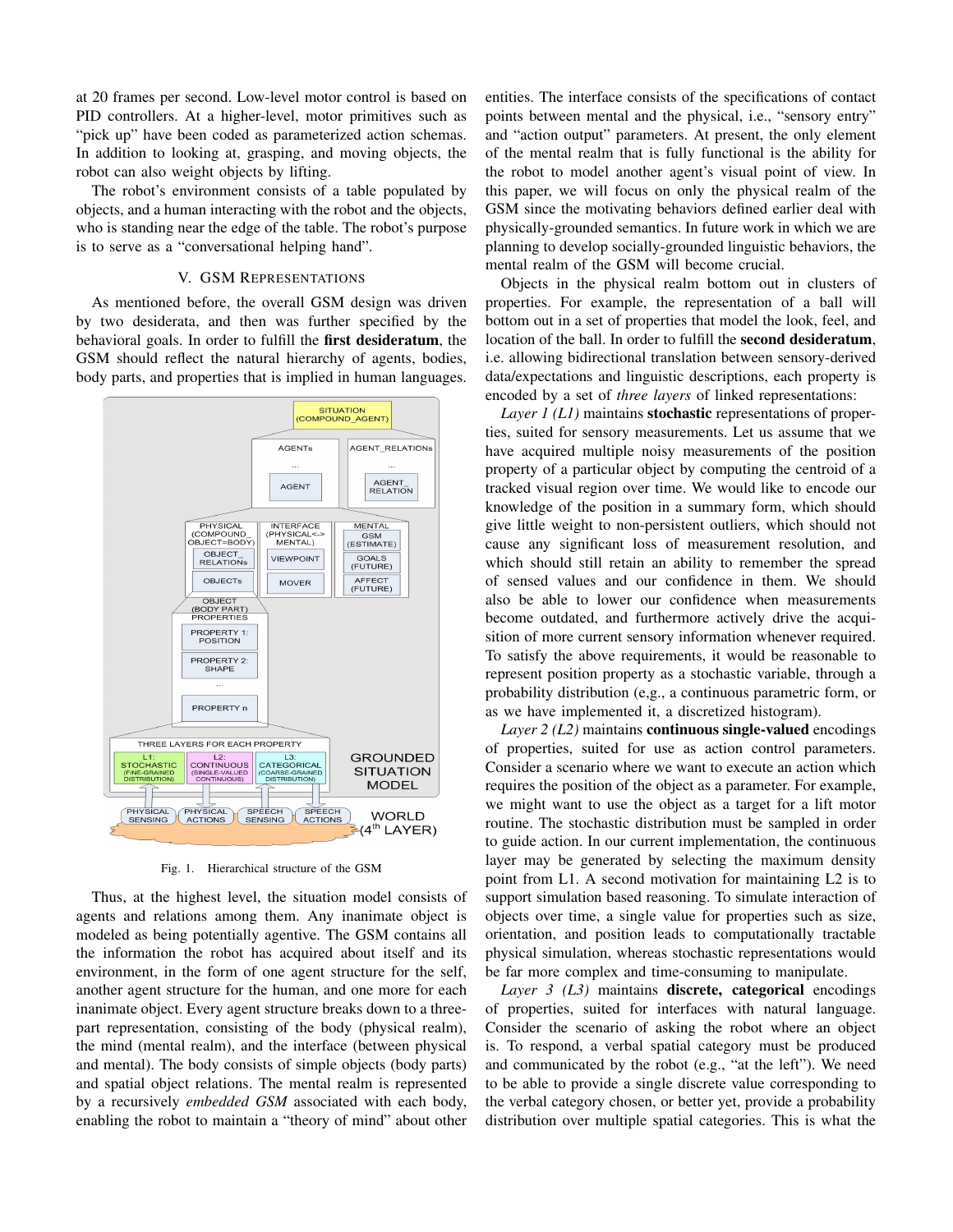categorical layer, L3, accomplishes. It represents a property as a distribution over a number of verbal categories (while in L1 we had a fine-grained distribution over sensory-derived measurements). For example, we might have "left", "right", "center" in the case of position, or "red", "blue" in the case of color etc. We have suggested that the categorical layer is motivated by the need for production of verbal descriptions. It is equally motivated by the converse need, translating from verbal descriptions to property representations: the robot might be told that "there is an object at the center". If there is total confidence in the linguistic source, the robot can represent the information as a discrete distribution over the categories, with  $P(location = center) = 1$  and all other probabilities zero.

To summarize, the GSM represents a situation as a hierarchy of objects in the physical realm linked, optionally, to a mental realm. The realms bottom out in a linked three-layered representation comprising stochastic (L1), continuous (L2), and categorical (L3) levels. A particular configuration of the GSM represents a *moment* in time – a snapshot of the state of the situation. An *event* is a structure providing landmarks on the sequence of moments. It consists of an event type ID, start/end time indices, and a list of participants (agents or bodyparts).

## VI. GSM ALGORITHMS

The GSM is used for two basic purposes, belief maintenance and action control. The constituents of the GSM hierarchy, and each object's layered property representation is created and maintained using update procedures described in this section. Conceptually, we treat the robot's external physical world as a fourth property layer ("L0") that interacts with L1 via sensorymotor processes. In this conceptualization, perception is seen as a bottom up process caused by the physical world and propagating through layers of representation and hierarchical structure. Action, on the other hand, is seen as top down, starting with encoded new desired states in the hierarchical GSM which are "pushed down" to effect change in the physical environment to effect desired change.

#### *A. Situation Model Updating*

We will use the updating of an object's position property as an illustrative example (Figure 2). We will adopt the notation Ci/Rj for the columns/rows of this figure. Pseudo-code is available online at http://www.media.mit.edu/∼nmav.

*Sensory information updates of the stochastic layer:* Given no information (sensory or linguistic) about the position of an object, we are faced with a choice: what should be the initial probability distribution on positions? In our robot's particular case, objects are assumed to be on the table - thus the object's location must be bounded in space defined by the surface of the table. As a first approximation the a priori probabilities of unseen object positions are spread uniformly across the table

Now let us suppose that an estimate of the position of an object is generated by the visual system. How should the probability distribution of the stochastic layer be updated? We have chosen to calculate the new distribution as the weighted sum of the old distribution with a rectangular envelope centered at the new measurement. In the limiting case, this envelope consists of only one bin, namely the bin which contains the new measurement. The weight and envelope can be adjusted to fit the noise and temporal characteristics of the measurement.

As a general rule, we assume that over time, knowledge becomes less reliable without information refreshing. For example, let us suppose that sensory information is not currently available about an object's position because the robot is not looking at it. Over time, the robot's confidence in knowing the position of the object should decrease (someone might move it while the robot is not moving, etc.). To model this confidence decay in L1, we use a diffusion process. The new value of each element of the position distribution in L1 is given by the weighted sum of its old value with that of its neighbors within a pre-specified neighborhood. The expected rates of change dictate the settings of the weights. Diffusion parameters are set separately for each property modality. Color and shape beliefs are diffused much more slowly since they are far less likely to shift over time (but color, will, for example, shift in perception as lighting conditions change).

For example, in C1 an object has been visible for some period of time and is still visible. In R2C1, the resulting distribution has become very sharp after the object was stable and visible for some time - in fact it consists of a single bin (under the cross-hair). The robot knows where the object is with certainty. In contrast, in R2C2 and R2C3, the robot's head has looked away, and the object has not been visible for some time (C2), and even more time (C3). The diffusion process has taken over and spread out the distribution.

*Speech-derived information updating the categorical layer:* The categorical layer consists of a distribution over a set of verbal positional categories ("right", "center" etc.) . If the robot receives information that the property value "left" was given through speech for the object under consideration, then the robot sets  $P("left") = 1$  while the probability of other categories is set to zero. If such information is absent, it has two choices. Either the system can assume an empirical prior over the verbal categories, or it can use a non-informative uniform prior, and again we have chosen to implement the latter. In C4, the position is specified by the verbal information "...at the center". Thus, in R4C4 we have P("center")=1 while P(other category)=0. In contrast, when no spatial information is given through speech we get a uniform pdf (see R4C5).

*The stochastic layer (L1) feeds the categorical layer (L3):* Whenever information enters the GSM (either via L1 or L3) or when a change occurs due to diffusion, the three layers must be updated in order to ensure cross-layer consistency. If the change has occurred at the stochastic layer, then update information feeds the categorical and vice-versa. The continuous layer is always fed via the stochastic. The stochastic layer contains more specific information than the categorical, and thus the forward feeding process is many-to-one and straightforward. Each property has an associated classifier. The classifier maps continuous sensory-derived values to categories. The classifier could in principle be implemented by any algorithm, such as SVM's, neural networks, etc. For simplicity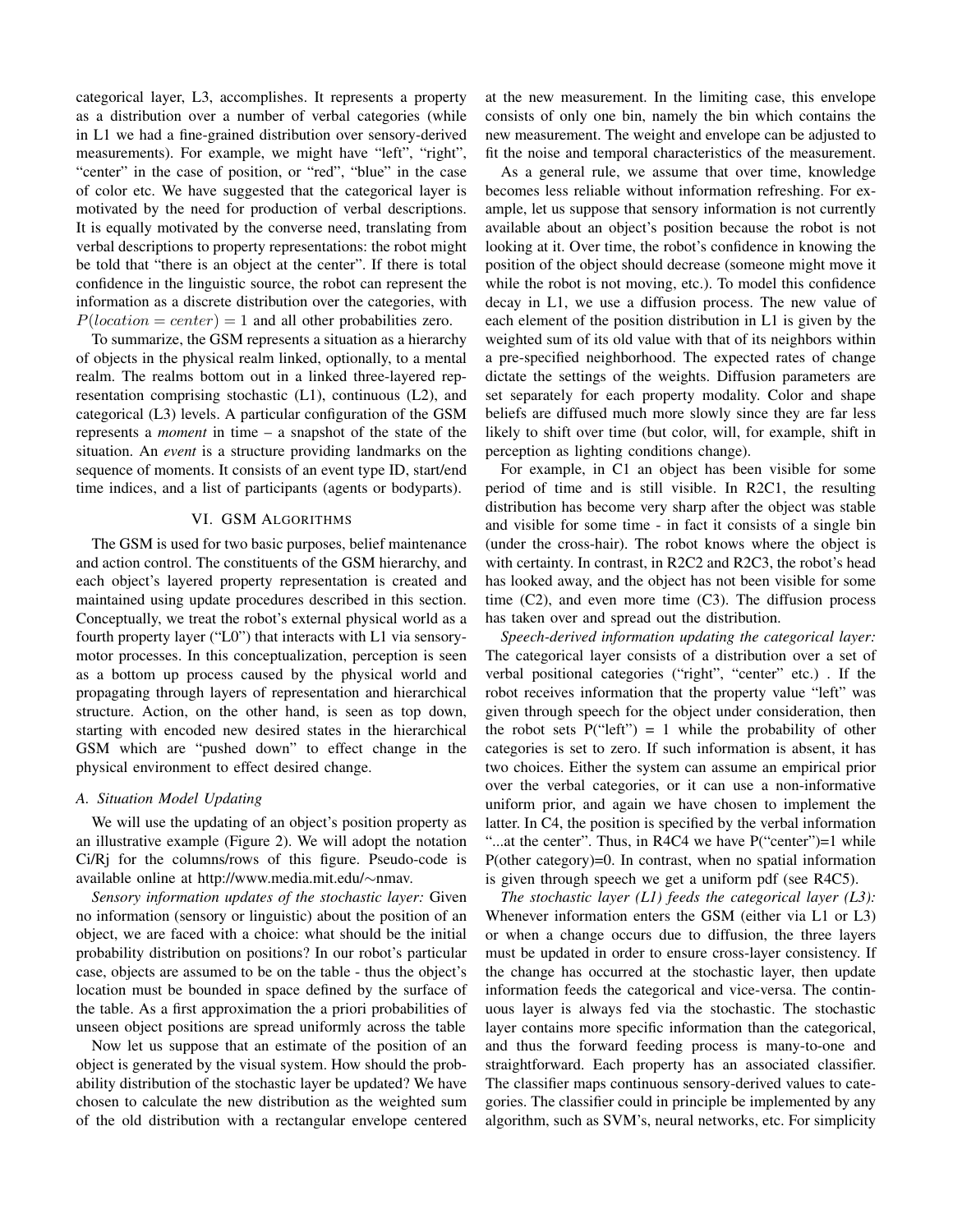

Fig. 2. GSM layer contents: objects instantiated through vision, persistent objs, objs instantiated on the basis of speech.

we have implemented nearest neighbor classification around predetermined centers (for more refined spatial models, see [7]. Initially, all verbal categories are assigned zero probability. Then, each bin of the stochastic layer is considered. The probability of the verbal category associated with the center of the bin (according to the classifier) is increased by the amount of probability that corresponds to the bin of the stochastic layer that is under consideration. As a result, we obtain probabilities of verbal categories as the sum of the probabilities of their corresponding bins in the stochastic layer. The narrowly-spread stochastic distribution in C2R2 has created the narrowly-spread categorical in R4, and the widespread of C3R2 leads to the one in R4.

*The categorical layer feeds the stochastic layer:* If we try to invert the previous transformation, a one-to-many mapping results. In order to achieve uniqueness, we enforced the constraint that the stochastic layer bins that correspond to the same verbal category should be equiprobable. Originally, the stochastic layer elements are all assigned zero probability. Each category is considered in turn. The elements that correspond to the category under consideration are marked, and the probability of the category under consideration is spread equally among them. In C4, when R4 is fed to R2, the area corresponding to the bins whose centers would be classified as belonging to the "center" spatial category is filled with equal probability. In C5, each category corresponds to a rectangle such as the one shown in the C4R2 for "center", thus the whole of C5R2 is equiprobable.

*Translation from the categorical layer to descriptive speech:* Consider the case of R4C1. Unquestionably, as P("center") approaches unity, the robot can describe its position as "at the center". But things are less clear in C2 and C3. There, according to a decision tree created with preset thresholds on the probabilities of the three most highly probable categories and the entropy of the distribution, numerous different resulting verbalizations occur. For example, if P(most likely category)  $> 0.7$  and  $< 0.9$ , then we get "most probably at the  $<$ spatial category $>$ " (C2). As a further example, when the distribution is almost equiprobable as quantified by its entropy, then we get "I have no idea" (C3). The decision thresholds that were currently arbitrarily set, but could be empirically learned.

*The stochastic layer feeds the continuous layer:* Here, we are seeking a single representative value for the distribution of the stochastic layer. Here we have chosen the statistical mean (and not mode), as no bimodals distributions arise. In our example, all the distributions shown in R2 share the same mean, i.e. the center of the table. Thus, if the robot were to look at an object, in both cases the same target fixation point would selected to guide the motor system.

#### *B. Temporal model construction*

Moments are created in a straightforward manner. The current GSM state is copied and time-indexed. In the current implementation, moments are stored forever. For round-theclock operation, some form of memory filter / consolidation must be added, but this has not been explored yet.

Events are created and continuously updated based on the current and previous moments, through *event classifiers*. Events might be instantaneous or optionally encode duration. For example, when velocity (approximated by positional differences) rises above a preset threshold, it triggers the creation of the instantaneous "start moving" event. In contrast, an event having duration is first created, and then its end time is continuously updated as long as the event holds (e.g., the "is moving" event has duration equal to the period that an object is observed in motion). The event classifiers are again very simple in this first prototype. However, they are plug-in replaceable by more complicated trainable classifiers, utilizing hidden markov models, stochastic context free grammars etc.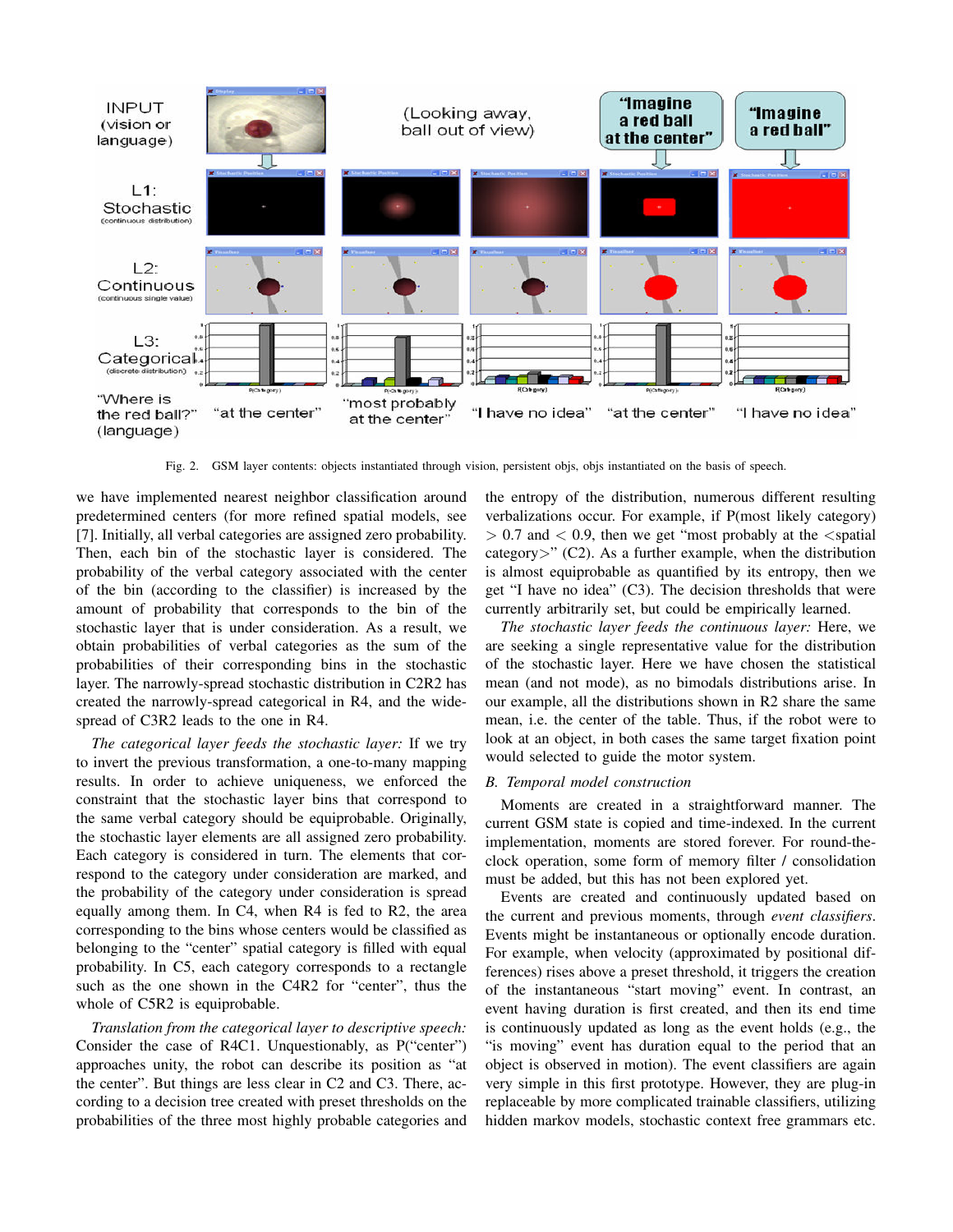#### *C. Spoken Language Processing*

We use the Sphinx 4 continuous speech recognizer to convert incoming speech into text transcripts. Keyword-based semantic frames are used to parse speech transcripts.

After passing through the recognizer, utterances are then classified in terms of their speech act type: questions ("Where is...", "What color is...", etc.), action requests ("Touch...", "Look at...", etc.), information about the situation ("There is..."), viewpoint-dependent actions ("Touch the one on my left", etc.). Tense information (present/past) is also extracted.

*Object reference resolution:* Reference to an object can be resolved to any part of the three main agents of the situation model: me (robot), you (human partner) and others (objects on the table). It might be resolved to one, many, or no such parts. It might be referred to either through "part names" (my head, your arm) or through "definite descriptions" (the small red one, the large ones at the top). The simple objects (body parts) of the robot and the user are usually referred to by part names, while the objects on the table (others), are referred through attributive descriptions. Consider the question "Where was the blue object when your head started moving?". In this case, both part names ("your head") as well as attributive descriptions ("blue object") are used, one for each object referent. The robot might either ask a disambiguating question (supplemented with deictic pointing by the robot) until it narrows down to a single referent, or it might carry out the requested action in succession on all the referents fitting the description. The course of action taken depends on the action requested, on whether it can accept groups of objects as arguments, and also on whether plural or singular was used. For example, assume that three objects are on the table - a small red sphere, a large red sphere, and a blue sphere. If the human requests "Touch the red one!", the robot will answer "do you mean this one or that one?" while pointing to the two red spheres in succession. Then, the human can narrow down by saying "Touch the small red one". Else, if the human had requested "Touch the red ones!" then the robot would touch both red spheres in succession. These behaviors are selected via a decision tree which is driven by the number of matching referents, the plural or singular number, and the possibility or not of carrying out the specified action with multiple referents.

*Temporal reference resolution:* In the case of questions or actions involving the past, temporal references must also be resolved. Their existence is detected through the keyword "when". After "when", an event description involving object referents should follow. Consider the meaning of the phrase "when your head started moving". This amounts to going back in time until a matching event is found, and resolving to the time of this event. The referrable event classes can be found in the appendix. The participants are either the objects, the user, or the robot itself. In the case multiple candidate events are found, only the most recent is reported. If the requested action is not a question, then one further condition should hold: the referred object should still exist, so that it can be acted upon.

#### VII. MODULAR IMPLEMENTATION ARCHITECTURE

The software implementation of the GSM and its associated algorithms is organized around a set of modules (Figure 3):

*Situation Model:* the module holding the current state of the GSM. This module broadcasts its contents to other modules over network connections, and processes requests for object creation/deletion/updates from the modality-specific modules in order to maintain the GSM object hierarchy.

*Visor, Proprioceptor, Imaginer (modality-specific modules):* Each of these modules propose changes to the current GSM state, which is broadcast from the Situation Model. Visor listens to the visual stream, while Proprioceptor connects to the robot's position and force encoders. Imaginer processes linguistic descriptions about real or imaginary situations. Via the imaginer, the situation model can now be fed not only through the senses but also through linguistic descriptions, and be later updated by either.

*Inquirer:* Provides the capability of answering simple questions about the present, such as "What color are the objects at the left?", and also of acting on objects described through the present: "Touch the blue one". Carries out object referent resolution, and requests appropriate actions.

*Rememberer:* Through this module, the past becomes accessible. It uses the "event" lists in order to resolve temporal referents such as "when the red one appeared" etc. Then, and after also having resolved the object referents at the right times, it feeds the appropriate "moments".



Fig. 3. Modular implementation architecture.

The primary data structure that is exchanged among modules is the present state of the situation. Changes to this are proposed by the various sensory-specific modules (visor, imaginer etc.), which then drive both language and motor actions (through the inquirer and the rememberer). Moments and events are only held in the rememberer.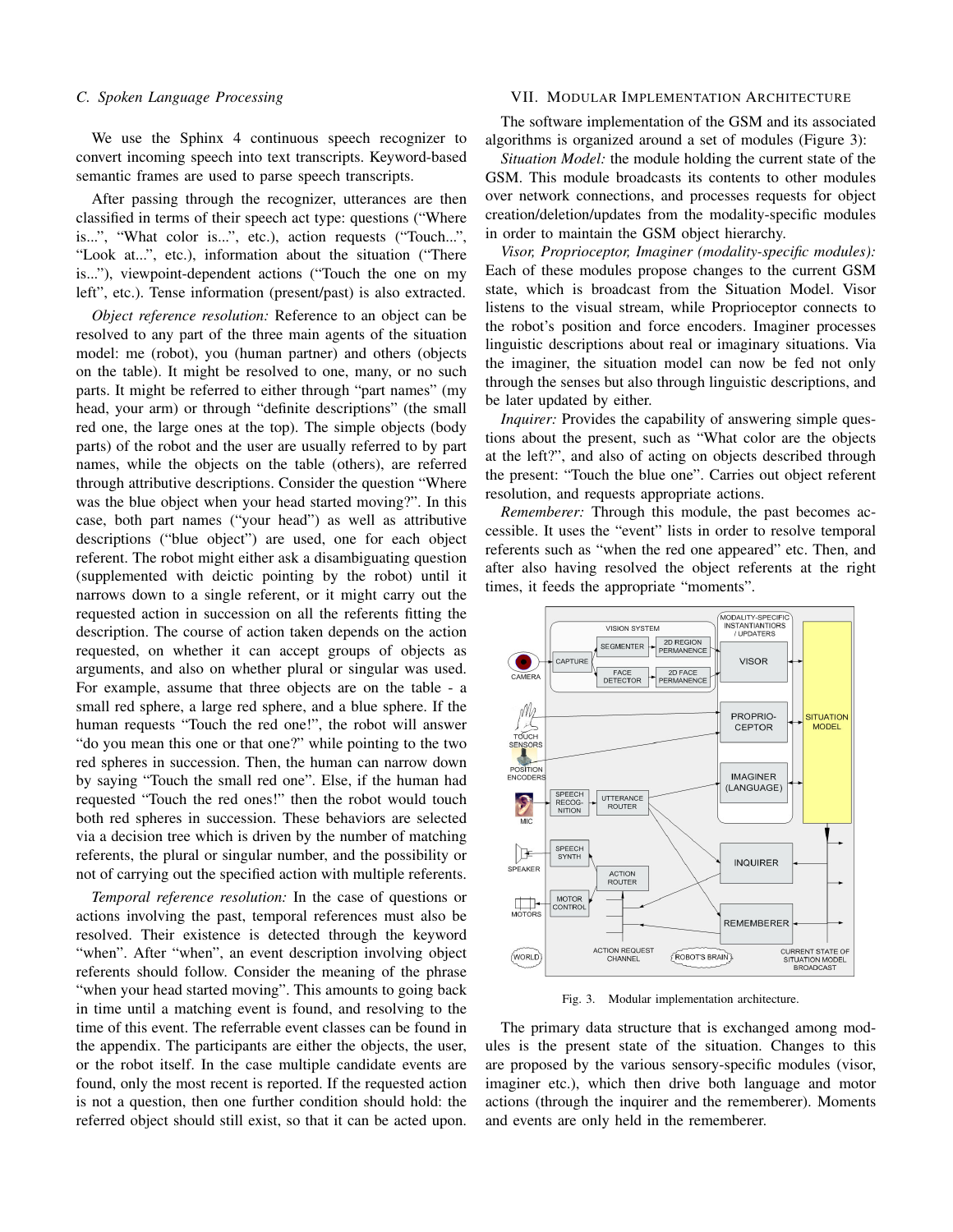#### VIII. CURRENT PERFORMANCE

The implementation of the GSM and its associated algorithms may be evaluated at various levels. Although none of the conversational robotics papers that we refer to include quantitative evaluations, we could attempt quantifying the performance of our system's components (speech recognition, vision etc.). However, the main focus of this paper has been the design of the representations, the algorithms and the architecture to operationalize the GSM concept for a robot. To evaluate this more holistic goal, we believe a functional (behavioral) evaluation of the complete system is more appropriate.

One approach to such behavioral evaluation is to use standard language comprehension tests administered to children. For example, the Token Test [4] is commonly used to assess language skills of young children who exhibit language acquisition difficulties. To administer the test, the evaluator arranges a set of physical tokens on a table and asks the subject to perform various manipulation tasks ("When I touch the green square, you take the white one", etc.). The Token Test is an ideal evaluation for our system since it evaluates basic language-to-world mapping skills and does not rely on social or cultural knowledge.

The Token Test is divided into five parts ordered in increasing difficulty. Using the GSM based system we have described, our robot is now able to pass the first two parts. For example, it responds appropriately to requests such as: "Touch the large red circle!". As a whole, the robot might make some errors due to failures of various subsystems. Speech recognition errors or visual processing errors are two most common causes since the dialog structures are quite simple. But the main point we would like to emphasize is that the GSM and related algorithms provides our robot with the *capacity* for passing two of five parts of the test. Below, we suggest next steps for tackling the remaining parts.

However, our implementation based on the GSM can achieve more than simply respond to Token Test style requests. A human communication partner can also ask questions about what it sees, knows, and remembers about its table top world. Furthermore, the human can describe parts of the environment that the robot can't see, causing our robot's imagination module to instantiate categorical beliefs which can be verified and enriched by consequent perception.

#### *A. Detailed Example of Performance*

This example is part of the accompanying video. A user informs the robot that "there is a blue object at the left" (which is fed to the imaginer). Thus, the categorical layers are filled with the values corresponding to the verbal categories given, i.e. "left" for position, "blue" for color, and all categories equiprobable for size. Thus, if the robot is asked "What color is the one at the left?" it will answer "blue", even though it has never seen the object yet, and doesn't know exactly what shade of blue it is. However, when the robot is asked "How big is the one at the left?" it promptly responds "I have no idea" given that this information was not linguistically transmitted and that all size categories are a priori equally likely for blue objects at the left. Later, when it will see the object, it would answer "It is small", as it has captured adequate sensory information.



Fig. 4. GSM contents after the robot is told that, "There is a blue object at the left".

In Figure 4, the robot has already seen a red and a green object, as can be seen in the GSM. Furthermore, the user has informed the robot that "there is a blue object at the left", and the robot has created a representation for it. Notice that the left area of the table is not currently visible due to the field of view of the robot. Thus, the blue object that was described through language has not been seen yet. At the "stochastic position" window, the blue rectangular area corresponds to the position values classified as belonging to the spatial category "left". Notice how this differs from the single-point distribution for the green object (which is currently visible by the robot's camera as seen in the "display" window). Also, notice how it differs from the cloud-like distribution for the red object, that hasn't been seen for a while (and thus its distribution has diffused, as it might have moved in the mean time). At the "stochastic radius" window, the area between the inner and outer blue circles correspond to the possible radii the blue object might take. Notice how the radius of the green is already determined by previous observations, and thus the inner and outer green circles coincide (similarly for the red). Thus, when the robot is asked "How big is the blue one?" it responds with "I have no idea", while if it is asked "How big is the green one?" it gives a specific answer, i.e. "small" in this case.

In Figure 5, the robot has now moved its head, and the blue object that it had previously imagined (after "there is a blue object at the left") has now been seen. Compare to Fig. 4: At the "stochastic position" window the blue rectangular area in Fig. 4 has shrunk to a single point (the point under the leftmost cross in Fig. 5). Thus, the robot doesn't only know that the blue object is somewhere at the left, but is much more certain about exactly where it is. At the "stochastic radius" window, the outer and inner blue circles that existed in Figure 4 have shrunk and expanded in order to coincide with each other, and their current radius happens to be within the "small" category. Thus, when the robot is now asked "what size is the blue one?" it will respond with "small" (and not "I have no idea" as it would before seeing the blue object and after hearing "there is a blue object at the left").